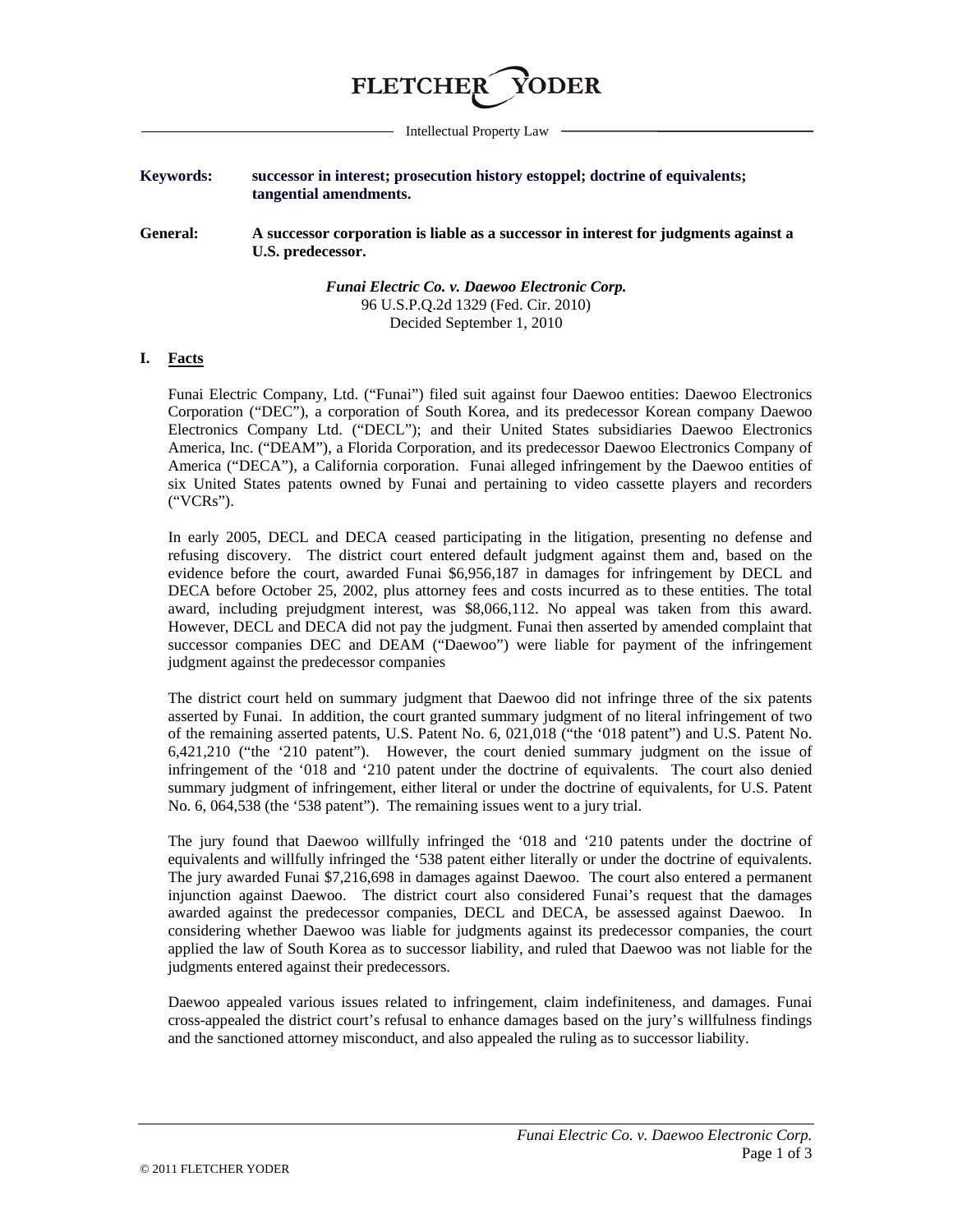## **II. Issues**

- A. Did the district court err in applying South Korean law as to successor liability in determining whether Daewoo was liable for judgments against its predecessor companies?
- B. Did the district court err in considering infringement of claim 1 of the '210 patent under the doctrine of equivalents because equivalents were precluded by prosecution history estoppel?

## **III. Discussion**

A. Yes. The Federal Circuit reversed the district court's ruling that Korean law applies to absolve Daewoo of successor liability for the judgment against predecessor companies DECL and DECA.

Funai did not challenge the application of Korean law to the Korean companies DECL and DEC, but argued that Korean law does not apply to the successor liability of United States companies DECA and DEAM. Funai further noted that its claim was not a contract claim under Korean contract law, but was instead a judgment in a United States court for patent infringement solely governed by the laws of the United States and applicable state law.

The Federal Circuit noted that the issue revolved around whether a domestic corporation is insulated from a judgment if the judgment would not be enforceable under the laws of its foreign parent. The Federal Circuit agreed with Funai, stating, "the United States has an overriding interest in the integrity of judgments of its courts with respect to violations of United States law by entities doing business in the United States."

B. No. The Federal Circuit upheld the district court's finding of infringement of claim 1 of the '210 patent under the doctrine of equivalents, noting that the amendment in question was only "tangentially" related to the equivalent in question.

Claim 1 is reproduced below:

1. A mechanism for preventing propagation of driving motor noise and vibration on a tape deck, comprising:

 a deck chassis, a pinch roller and a capstan axis for conveying a tape, a motor which is mounted on said deck chassis for driving said capstan axis, a cylinder drum which is mounted on said deck chassis and provided with a head for magnetic-recording and playing on the tape;

 said motor being a direct driving motor in which a motor shaft is directly coupled to the capstan axis, and which is controlled by current switching;

said motor being electrically insulated from said deck chassis;

 said direct driving motor controlled by a pulse width modulation (PWM) control; and

 said direct driving motor including a rotational axis as a capstan axis, a rotor which is mounted on said rotational axis, a stator core which is wounded by a coil being supplied PWM control current and faces to said rotor, and a bearing holder which holds said stator core and supports said rotational axis, and said direct driving motor is mounted through said bearing holder on the deck chassis; *wherein said bearing holder is made of an insulating material*.